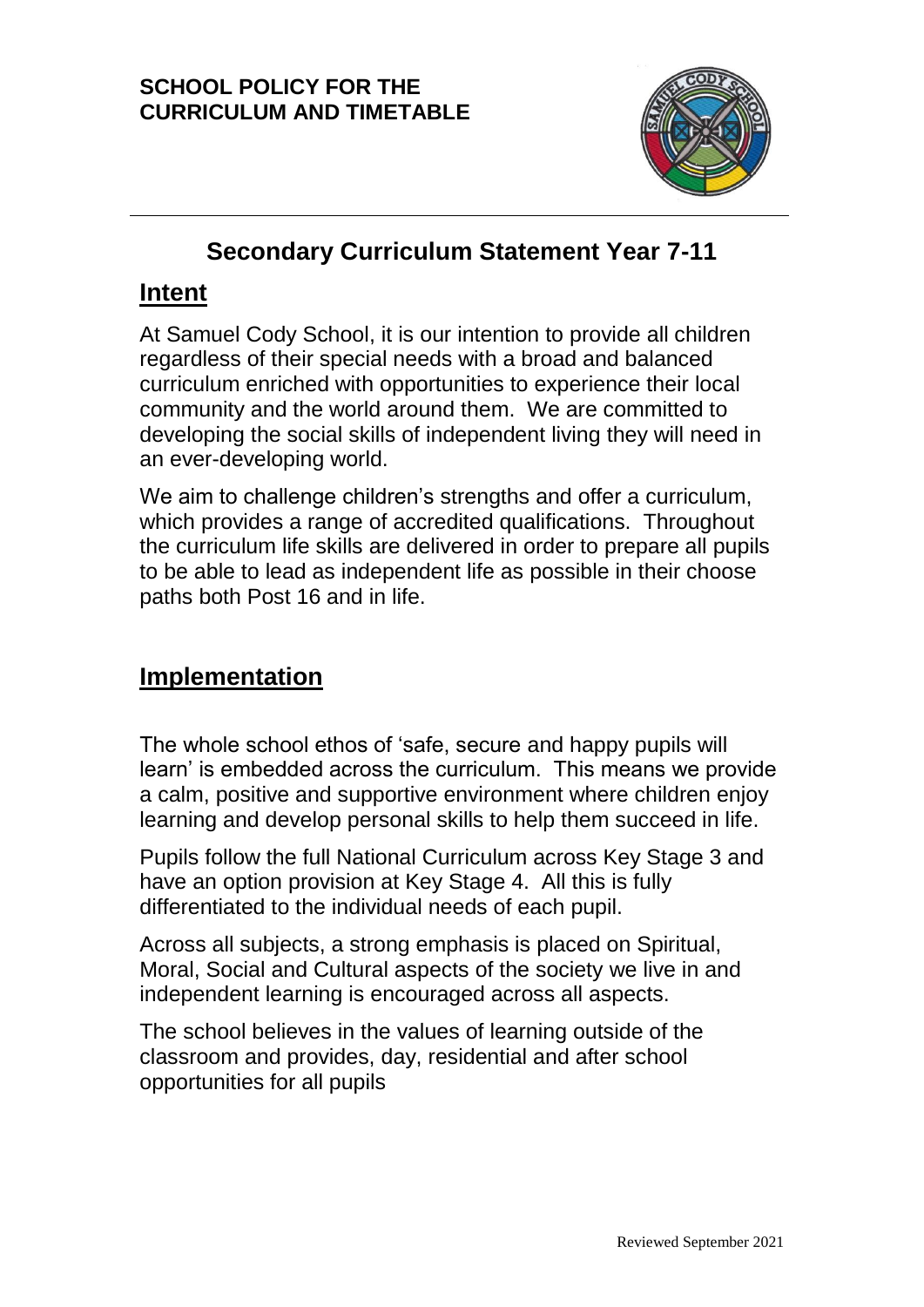

# **Impact**

Our aim is for all pupils to leave their secondary education with the confidence and skills to lead independent lives. They will have the skills to function successfully in their community, both in the real world and online. They will be able to choose employment pathways, form safe and lasting relationships to give them a happy and successful life.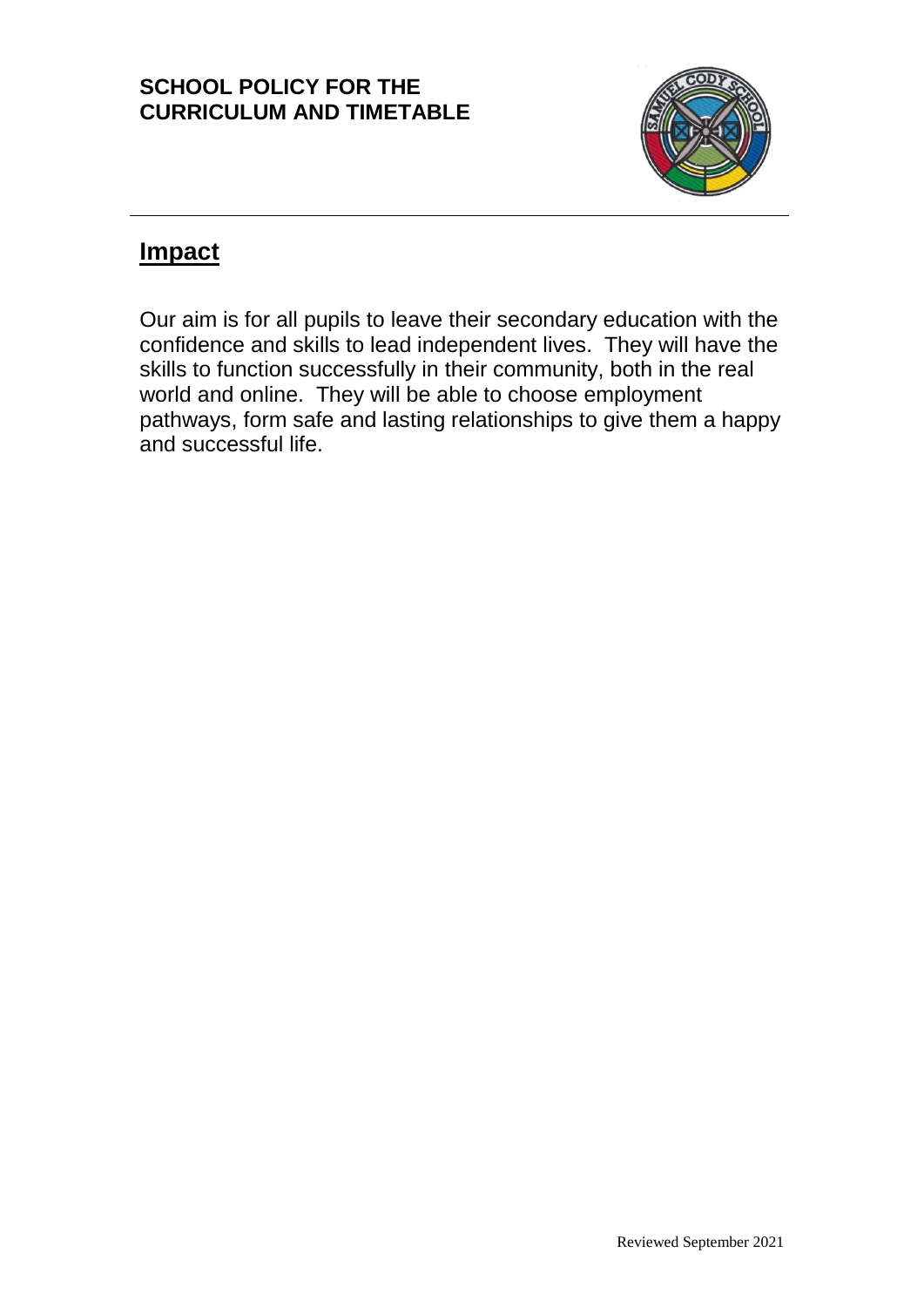

## **Secondary Curriculum Design**

Key Stage 3 – all pupils study the following subject areas

| English              | <b>Religious Education</b> |
|----------------------|----------------------------|
| <b>Maths</b>         | French                     |
| Science              | <b>Music</b>               |
| Technology (DT & HE) | РE                         |
| Art                  | <b>PSHCE</b>               |
| <b>History</b>       | Drama                      |
| Geography            |                            |

These subject areas are enriched through tutor periods; withdraw sessions, assemblies, theme days and house activities.

Key Stage 4 – all pupils follow a core subject curriculum and then are able to choose other areas of study via an Option system.

### **Secondary School Day**

- 8.50 Registration
- 8.55 Lesson 1
- 9..40 Lesson 2
- 10.20 Break
- 10.35 Lesson 3
- 11.20 Lesson 4
- 12.00 Lunch
- 12.30 Lesson 5
- 1.15 Lesson 5
- 2.00 Lesson 7
- 2.45 School ends
- $2.45 3.40$  Clubs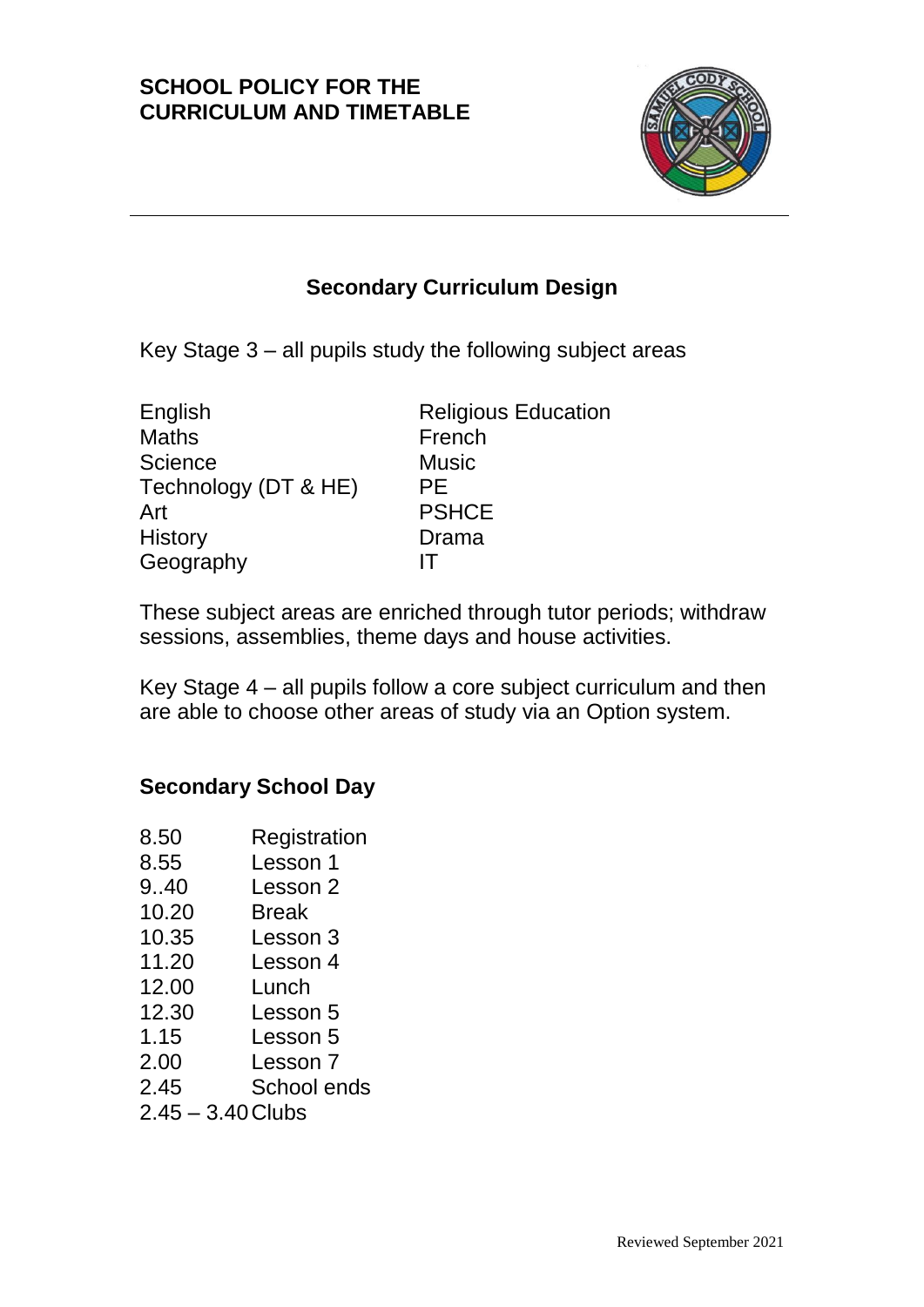

#### **Class Groupings**

Pupils are allocated classes in line with the following criteria:

1) Year Group

2) Key Stage with social/academic needs accounted for

3) Social interaction, i.e. Type of curriculum needed to suit individual need

Pupils follow a timetable with their tutor group for the week.

Exceptions:

- i. Year 7 merge together for PE and Drama, Years 8 & 9 merge together for 2 lessons of PE and Years 10 and 11 merge together for 2 lessons of PE..
- ii. Key Stage 4 Options mixed ability classes
- iii. Maths, English and Science groups in Key Stage 4 are set to provide the most appropriate curriculum for each child

#### **Withdrawal lessons**

For pupils whose needs are more pronounced withdrawal lessons take place throughout the week. These are:

- Pupil Premium core subjects
- Autistic pupils can be withdrawn up to three times a week to aid the development social interaction and communication skills either individually or in small groups
- Social skills development for pupils who need to develop their ability to interact with their peers and the local community
- Literacy Support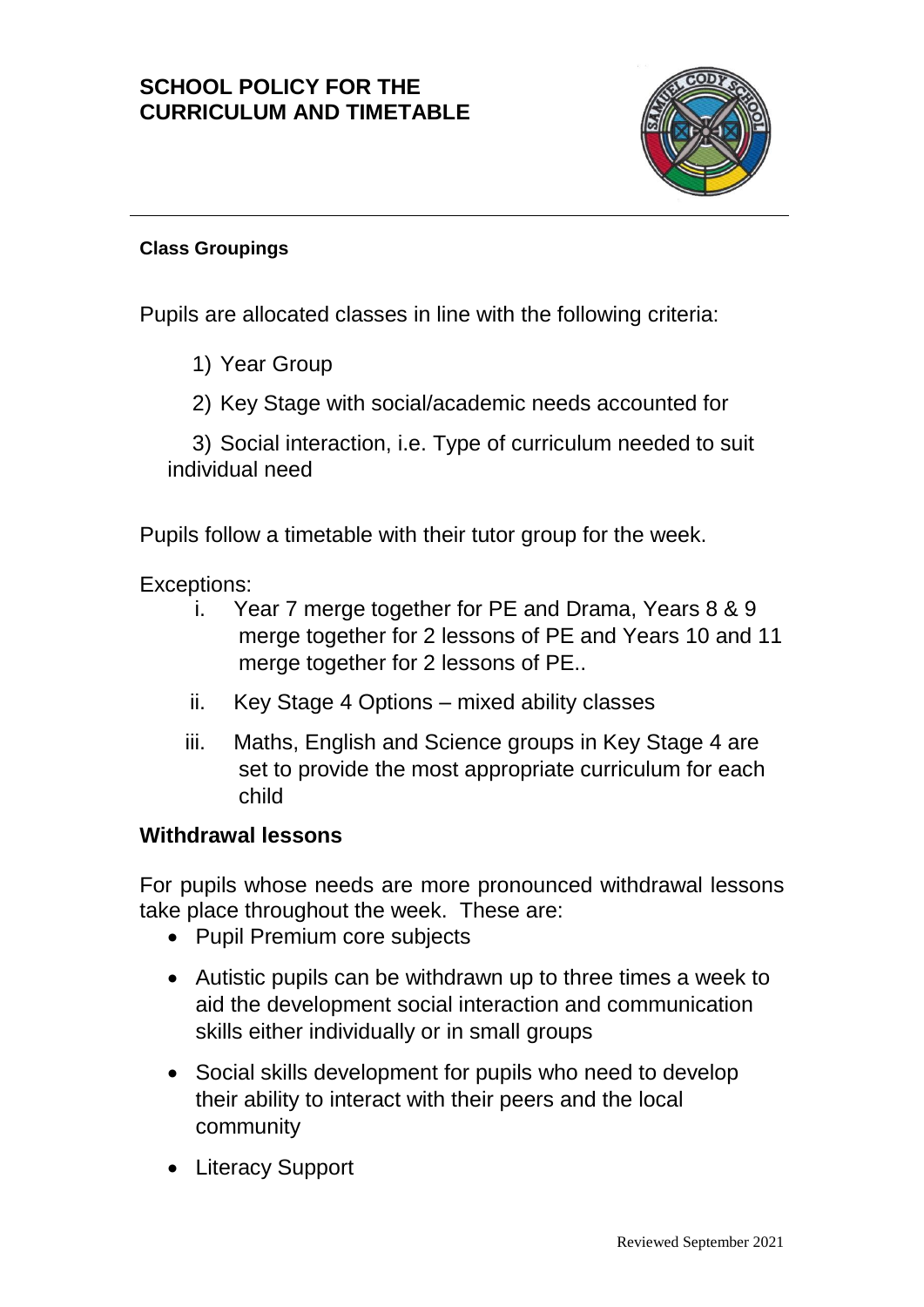

- SPLD Support
- $\bullet$  SALT
- Inclusion Support

### **Codyhill ASD Centre**

All pupils placed at the ASD Centre will have access to a full National Curriculum.

The curriculum for ASD Centre students will have a tailored and personal approach where integration into mainstream subjects at Fernhill School will also be a focus.

Pupils will follow a bespoke timetable, which will endeavour to offer similar subject allocations to both Samuel Cody and Fernhill Schools to allow for future possible integration.

Social and life skills programmes will be taught 1:1 or in small groups within the ASD Centre on a pupil-specific programme to target their ASD needs.

Off-site education and outdoor activities will also be allocated into timetables to allow for alleviation of anxieties and to practice social and life skills in a 'real world' environment.

It is expected that most pupils will take GCSE options at Key Stage 4 as the admissions criteria adopts a higher-achieving ASD profile. These will be studied at either Samuel Cody or Fernhill Schools. ASD Centre students will have outside agency support, including sessions timetabled with SALT, OT, Arts and Music Therapists, and SEN advisory services.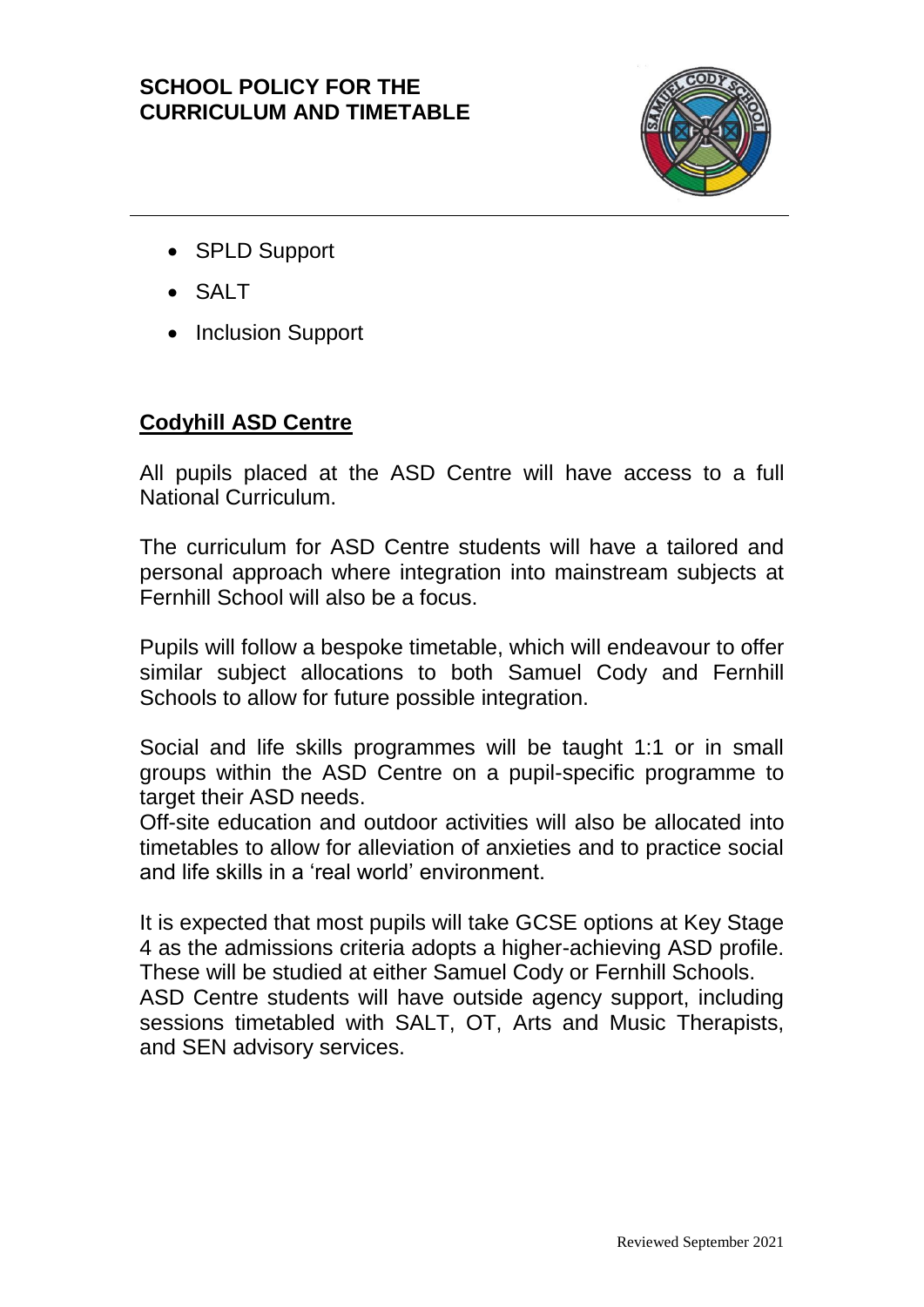

## **Primary Curriculum Statement Year R – 6**

# **Intent**

It is our intention to provide all children at Samuel Cody Specialist Sports College with a broad and balanced curriculum enriched with opportunities to experience their local community and the world around them. We are committed to developing the social skills of independent learning that they will need to progress through their school years and then into an ever developing world.

We aim to develop their social skills and confidence to help them settle into a learning environment where they can access the academic skills to support their own development.

# **Implementation**

The whole school ethos of 'safe, secure and happy pupils will learn' is embedded across the curriculum to help them succeed in life.

Pupils follow the full National Curriculum differentiated to meet their needs. Early Years pupils follow the EYFS expectations.

In addition, pupils develop their own skills for learning and the social skills of working with others.

The social beliefs in the values of learning outside of the classroom and provides trips and after school clubs to enhance learning.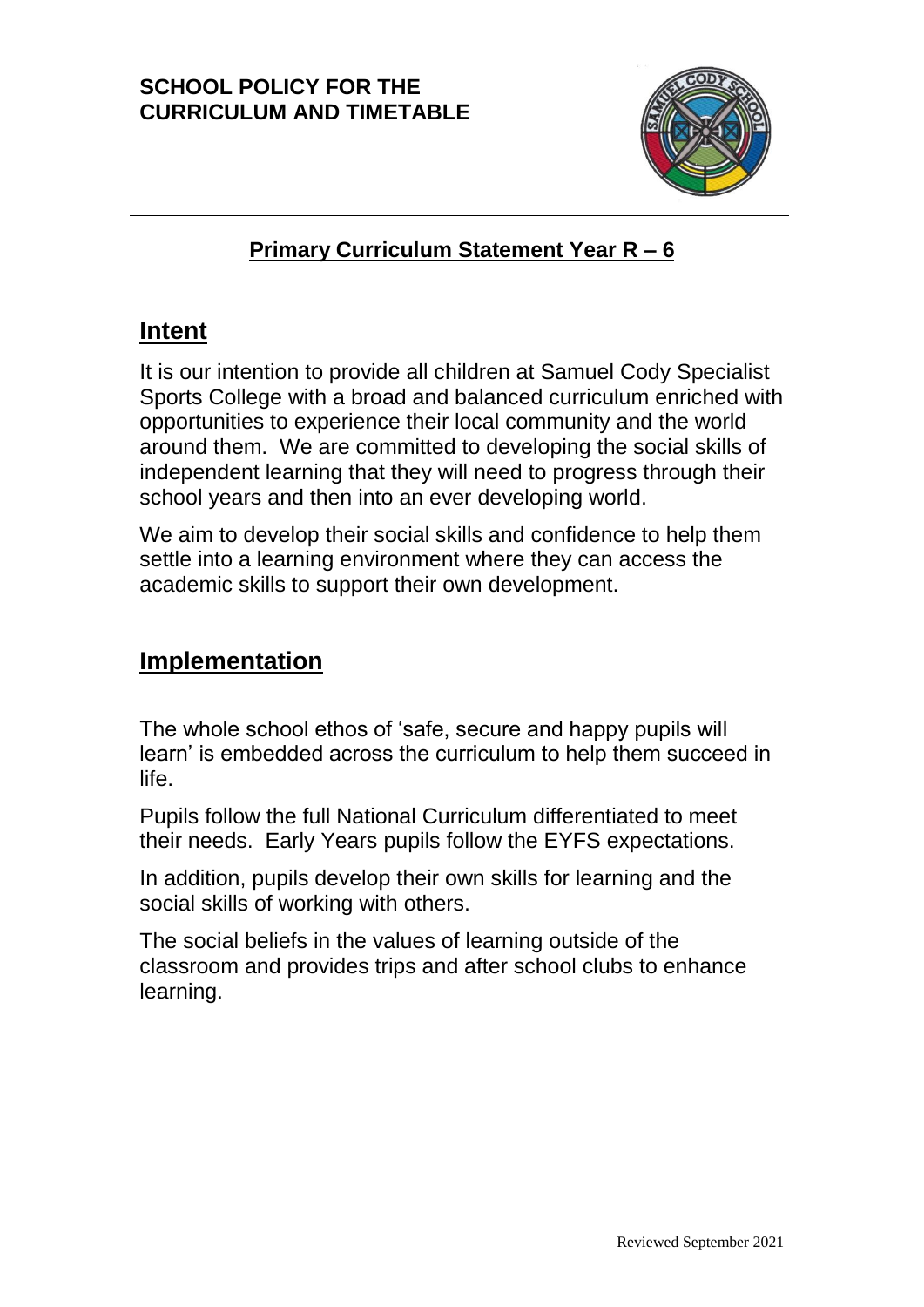

### Primary EYFS

The school recognises the importance of inducting new pupils into their first experience of school. Time and effect will be taken in order to work with parents/carers to ensure the transition is effective. 'Safe, secure, happy children will learn.

#### K1/2

Transition across phases is carried out to enable both the parents and children in KS1/2 to be part of a smooth transition. As this stage, pupils are encouraged become more autonomous

## **Impact**

Our aim is for pupils to develop the social skills and learning behaviours to make a successful transfer to secondary education. They will as independent and confident in their own abilities and keen to develop their knowledge and skills.

Key 1 & 2 Curriculum Design

All pupils study the following areas:

English & Phonics **Maths Science** Technology (DT & HE) Art **History Geography** RE **Music** PE **PSHCE** Drama IT